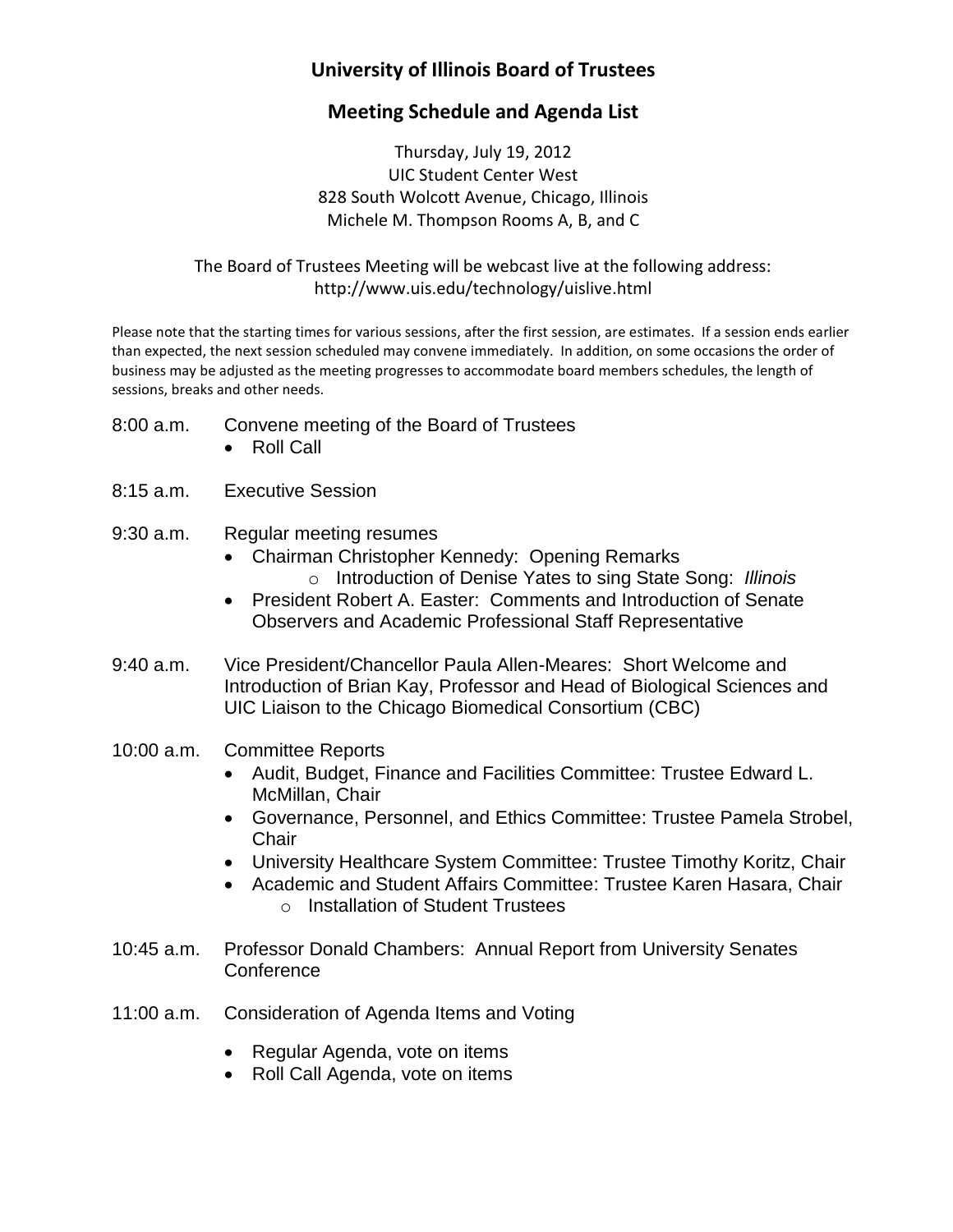- 11:15 a.m. Presentations
	- Dean Paul Brandt-Rauf, School of Public Health
- 12:00 p.m. Lunch Break

There may or may not be an executive session during this period depending on the business at hand and matters covered during the first executive session.

- 1:00 p.m. Regular Meeting Resumes
	- Arts Performance: Instrumental trumpet piece by UIC staff member: Hai Tao Huang
- 1:15 p.m. Presentations
	- Director Beth Richie, Institute for Research on Race and Public Policy
- 1:45 p.m. Revenue and Expenses
	- Vice President/Chief Financial Officer and Comptroller Walter K. Knorr: Financial Indicators
- 2:15 p.m. Other Reports and Comments
	- Chairman Christopher Kennedy, Additional Comments
	- President Robert A. Easter, Additional Comments
	- Old Business, from Board Members
	- New Business, from Board Members
	- Public Comment Session
	- Announcements, from Chair of the Board (upcoming meetings)
- 2:30 p.m. Meeting of the Board Adjourns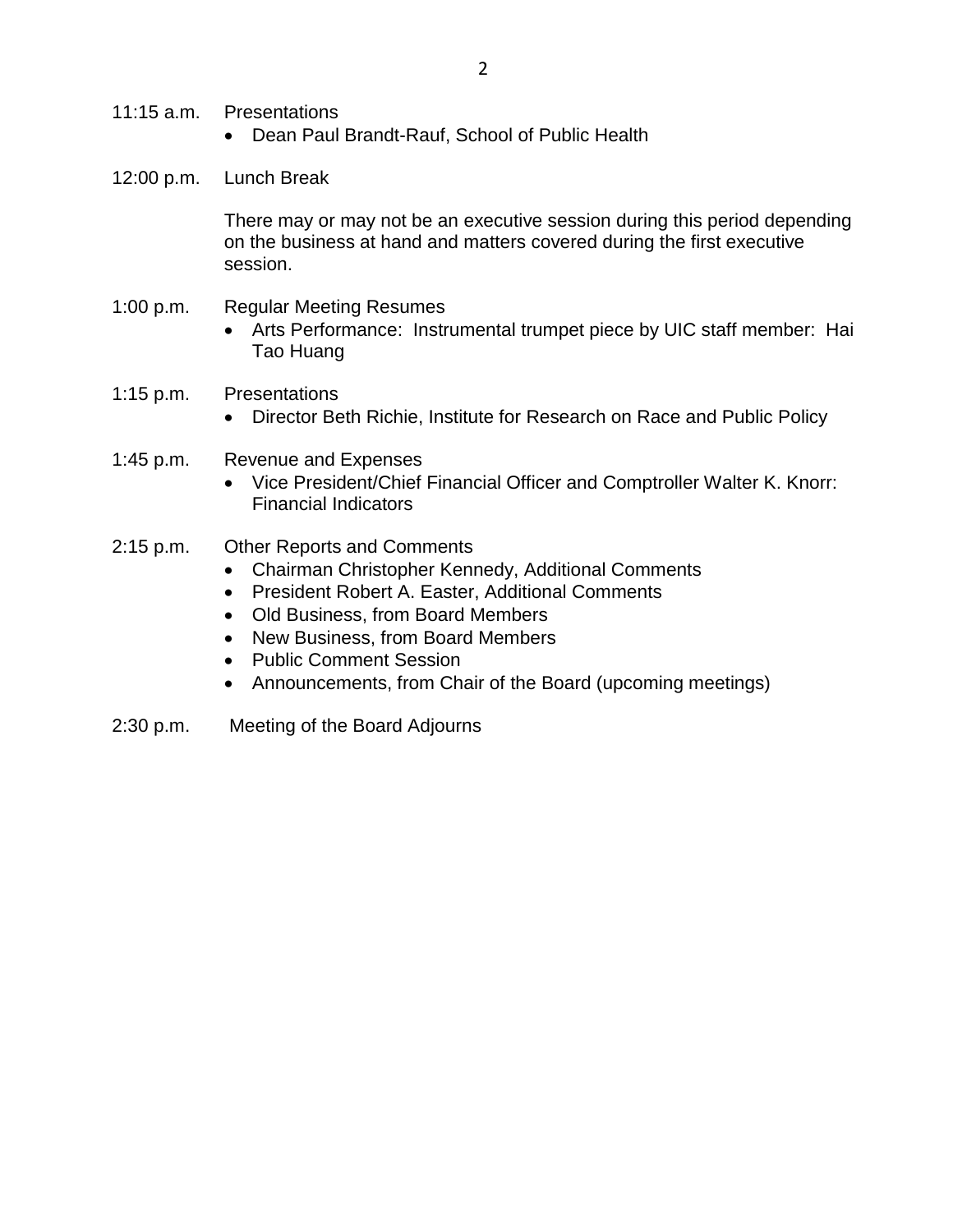#### **--Approval of Minutes–**

A1. Approve Minutes of Board of Trustees Meeting

#### **Regular Agenda**

*The following recommendations have been reviewed by the Governance, Personnel, and Ethics Committee prior to advancement to the Board as a Whole:*

- 01. Appoint Vice Chancellor for Research, Chicago
- 02. Appoint Dean, College of Fine and Applied Arts, Urbana
- 03. Appoint Interim Dean, College of Engineering, Urbana
- 04. Appoint Interim Dean, School of Labor and Employment Relations, Urbana
- 05. Appoint Dean, College of Business Administration, Chicago
- 06. Appoint Dean, College of Liberal Arts and Sciences, Chicago
- 07. Appointments to the Faculty, Administrative/Professional Staff, and Intercollegiate Athletic Staff
- 08. Promotions in Academic Rank and Change in Tenure, 2012-2013
- 09. Authorize Honorary Degree, Urbana
- 10. Rename the Bachelor of Arts in Liberal Arts and Sciences in Rhetoric, College of Liberal Arts and Sciences, Urbana
- 11. Establish the Nathalie P. Voorhees Center for Neighborhood and Community Improvement, College of Urban Planning and Public Affairs, Chicago
- 12. Rename the Center for Pharmacoeconomic Research, College of Pharmacy, Chicago
- 13. Approve Revisions to the *University of Illinois Policy on Conflicts of Commitment and Interest*
- 14. Amend the University of Illinois at Urbana-Champaign Senate *Constitution*, Urbana